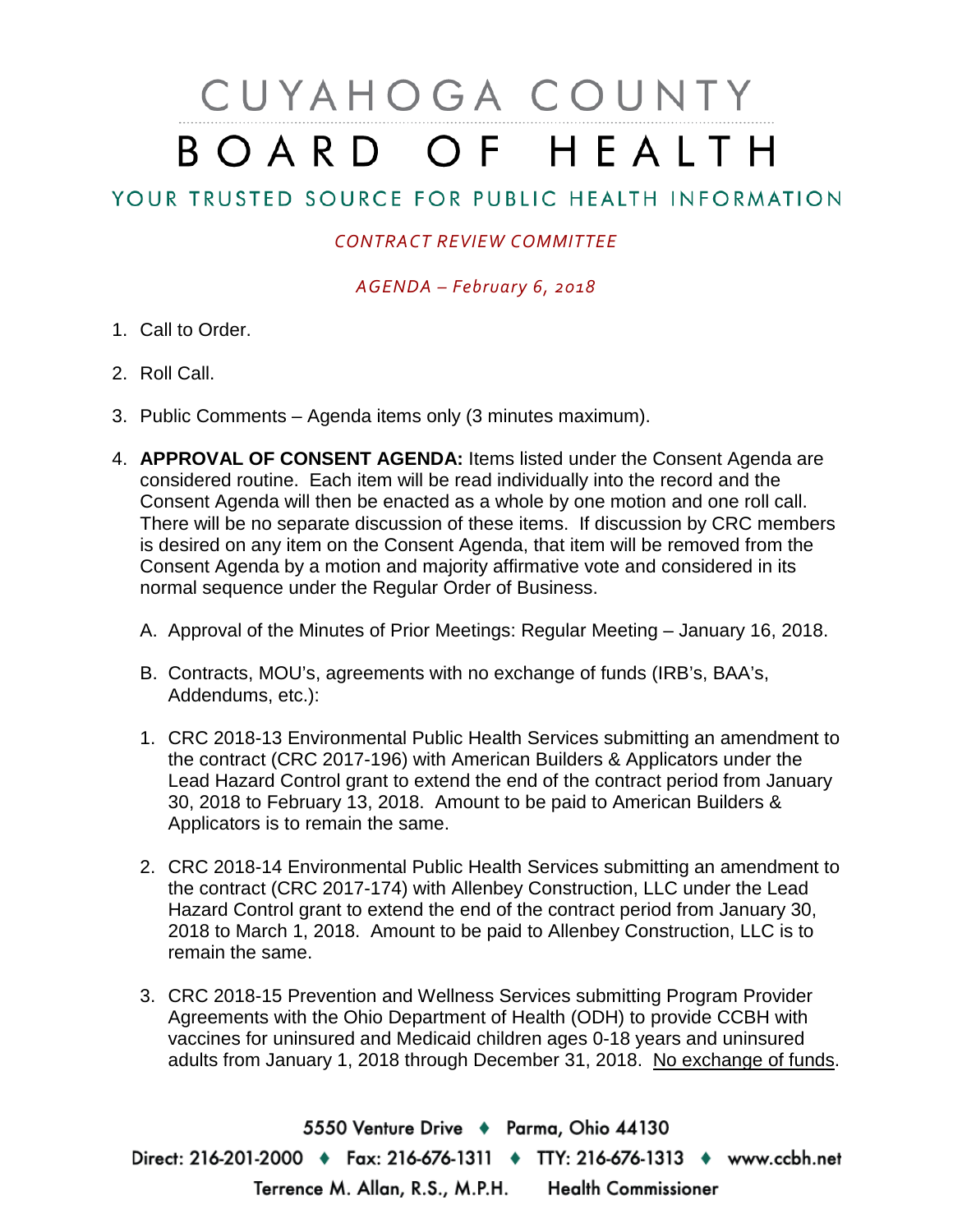4. CRC 2018-16 Administrative Services submitting a Public Health Experience Agreement with Consortium of Eastern Ohio Master of Public Health to enable students to have a public health experience at CCBH from February 1, 2018 through January 31, 2019. No exchange of funds.

## 5. **CONTRACTS AND AWARDS:**

A. Tabled Items

None

- B. New Items For Review
	- 1. Bid/Quote Openings ≥ \$25,000.00

None

2. Bid/Quote Openings < \$25,000.00

*Lead Program* 

- a. CRC 2018-17 12611 Speedway Overlook East Cleveland, Ohio 44112
- b. CRC 2018-18 16112 Raymond St. Maple Heights, Ohio 44137
- c. CRC 2018-19 1824 Charles East Cleveland, Ohio 44112
- d. CRC 2018-20 1472 Rosewood Up & Down Lakewood, Ohio 44107
- 3. Expenditures: Contracts < \$25,000.00
	- a. CRC 2018-21 Environmental Public Health Services submitting a contract with Traci Gallagher-Bonvenuto for plumbing inspection and plan review services from January 1, 2018 through December 31, 2019. Amount to be paid to Traci Gallagher-Bonvenuto is not to exceed \$3,000.00.

5550 Venture Drive ♦ Parma, Ohio 44130 Direct: 216-201-2000 ♦ Fax: 216-676-1311 ♦ TTY: 216-676-1313 ♦ www.ccbh.net Terrence M. Allan, R.S., M.P.H. **Health Commissioner**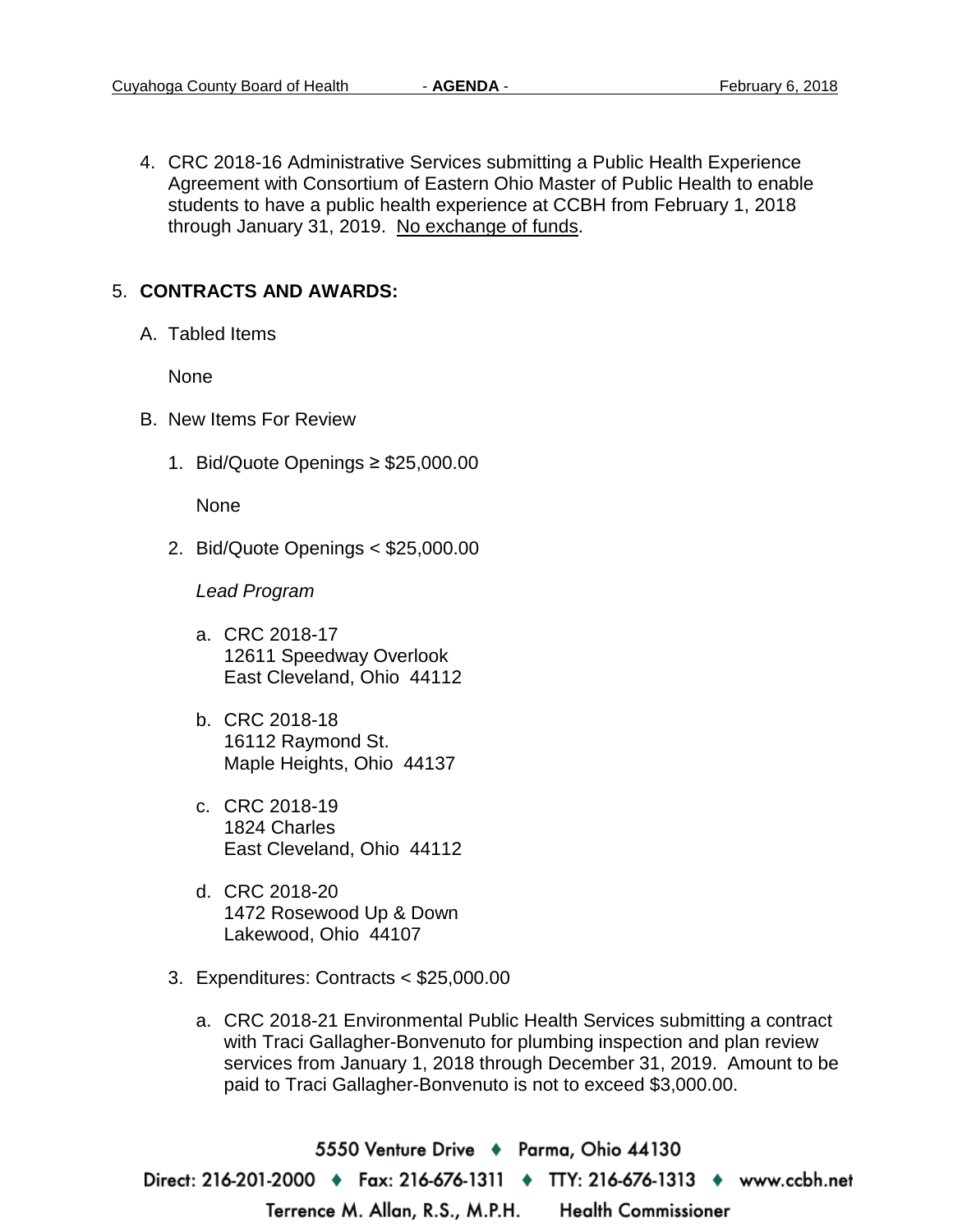Purpose: To enable the Board to conduct plumbing program inspections and plan review in our Townships and other communities that do not to conduct these activities themselves.

Funding Source: 100% funded through CCBH General Revenue; Plumbing Program costs are covered by the permit fees collected in the program.

b. CRC 2018-22 Environmental Public Health Services submitting the following contracts under the ODH 2018 Injury Prevention grant from January 1, 2018 through December 31, 2018:

|                             | Amount not to exceed: |
|-----------------------------|-----------------------|
| <b>Recovery Resources</b>   | \$8,500.00            |
| Lorain County Public Health | \$15,000.00           |

Purpose: To expand previous work on to college campuses in Northeast Ohio by providing targeted education to both faculty and staff and increase prescription drug overdose awareness, naloxone distribution and prescribing guidelines in Lorain County.

Funding Source: 100% reimbursable through the FY2018 ODH Injury Prevention grant.

c. CRC 2018-23 Prevention and Wellness Services submitting an addendum to the contract (CRC 2016-49 & CRC 2017-182) with Cleveland Rape Crisis Center under the Prevent Premature Fatherhood (PPF) grant to increase the amount paid to the Cleveland Rape Crisis Center from \$5,750.00 to \$6,000.00.

Purpose: To facilitate youth groups and/or community forums to discuss healthy relationships – additional class conducted in December, 2017.

Funding Source: 100% reimbursable through the FY2017 PPF grant.

d. CRC 2018-24 Prevention and Wellness Services submitting a contract with Cleveland Clinic Foundation under the ODH Ryan White Part A grant from November 1, 2017 through June 30, 2018. Amount to be paid to the Cleveland Clinic Foundation is not to exceed \$200.00.

Purpose: To provide eligible clients with access to medical transportation resources.

Funding Source: 100% reimbursable through FY2018 ODH Ryan White Part A grant.

5550 Venture Drive + Parma, Ohio 44130 Direct: 216-201-2000 ♦ Fax: 216-676-1311 ♦ TTY: 216-676-1313 ♦ www.ccbh.net Terrence M. Allan, R.S., M.P.H. **Health Commissioner**